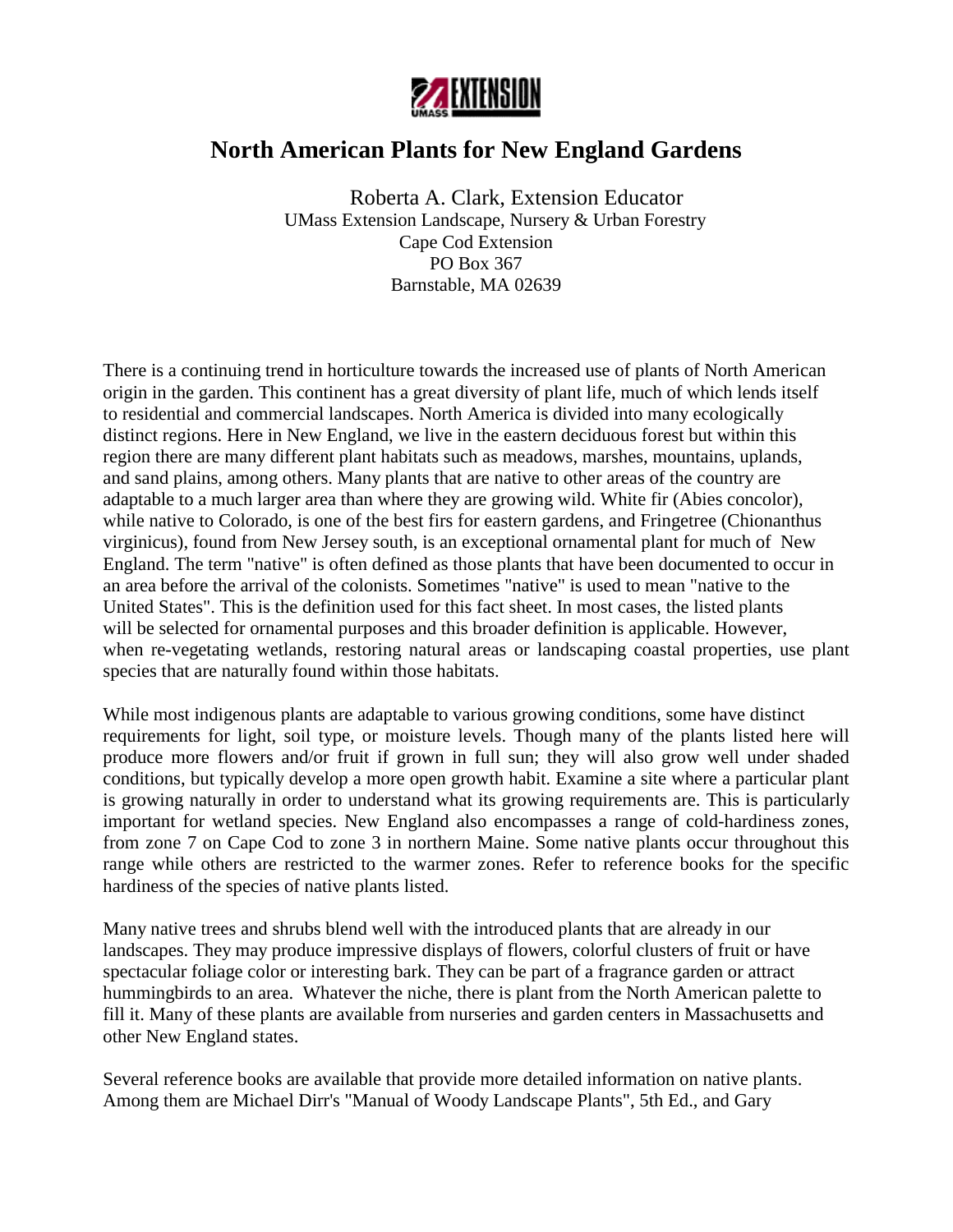Hightshoe's "Native Trees, Shrubs, and Vines for Urban and Rural America".

# Sun, droughty soil

*Arctostaphylos uva-ursi* - Bearberry *Comptonia peregrina* - Sweet fern *Hypericum prolificum* - Shrubby St. Johnswor*t Juniperus communis* - Pasture juniper *Juniperus horizontalis* - Creeping juniper *Juniperus virginiana* - Eastern red cedar *Myrica pensylvanica* - Bayberry *Ostrya virginiana* - Ironwood

*Physocarpus opulifolius* - Eastern ninebark *Pinus banksiana* - Jack pine *Pinus rigida* - Pitch pine *Prunus maritima* - Beach plum *Rhus aromatica* - Fragrant sumac *Rhus copallina* - Shining sumac *Rhus typhina* - Staghorn sumac *Viburnum dentatum* – Arrow wood

## Sun, well drained soil

*Abies concolor* - Concolor fir *Acer rubrum* - Red maple *Acer saccharum* - Sugar maple *Aesculus parviflora* -Bottlebrush buckeye *Aesculus pavia* - Red buckeye *Amelanchier spp.* - Shadbush *Arctostaphylos uva-ursi* -Bearberry *Betula nigra* - River birch *Carpinus caroliniana* - American hornbeam  *Ceanothus americanus* - New Jersey tea *Cercis canadensis* - Eastern redbud *Chionanthus virginicus* - Fringetree *Cladrastis kentuckea* - Yellowwood *Clethra alnifolia* - Sweet pepperbush *Comptonia peregrina* - Sweet fern *Cornus racemosa* - Grey dogwood *Crataegus viridis* - Green hawthorn *Fothergilla gardenii, F. major* - Fothergilla *Fraxinus americana* - White ash *Fraxinus pennsylvanica* - Green ash *Halesia tetraptera* - Carolina silverbell *Hamamelis virginiana* -Common witch hazel *Hydrangea quercifolia* - Oakleaf hydrangea *Hypericum prolificum* - Shrubby St. **Johnswort** *Ilex glabra* - Inkberry *Ilex opaca* - American holly *Itea virginica* - Sweetspire *Juniperus communis* - Pasture juniper *Juniperus horizontalis* - Creeping juniper *Juniperus virginiana* - Eastern red cedar *Kalmia latifolia* - Mt. laurel

*Liquidambar styraciflua* - Sweetgum *Liriodendron tulipifera* - Tuliptree/tulip poplar *Magnolia acuminata* - Cucumber magnolia *Magnolia virginiana* - Sweetbay magnolia *Myrica pensylvanica* - Bayberry *Ostrya virginiana* - Ironwood *Oxydendrum arboreum* - Sourwood *Physocarpus opulifolius* - Eastern ninebark *Picea glauca* - White spruce *Pieris floribunda* - Mt. pieris *Pinus banksiana* - Jack pine *Pinus strobus* - White pine *Pinus resinosa* - Red pine *Prunus maritima* - Beach plum *Ptelea trifoliata* - Hoptree *Quercus spp*.- Oak, various species *Rhododendron calendulaceum* - Flame azalea *Rhododendron periclymenoides-*Pinxterbloom azalea *Rhus aromatica* - Fragrant sumac *Rhus copallina* - Shining sumac *Rhus typhina* - Staghorn sumac *Rosa carolina* - Carolina rose *Rosa virginiana* - Virginia rose *Thuja occidentalis* - eastern arborvitae *Tilia americana* - Basswood *Vaccinium spp*. - Blueberry *Viburnum cassinoides* - Northern wild raisin *Viburnum dentatum* - Arrow-wood *Viburnum lentago* - Nannyberry *Viburnum prunifolium* -Blackhaw viburnum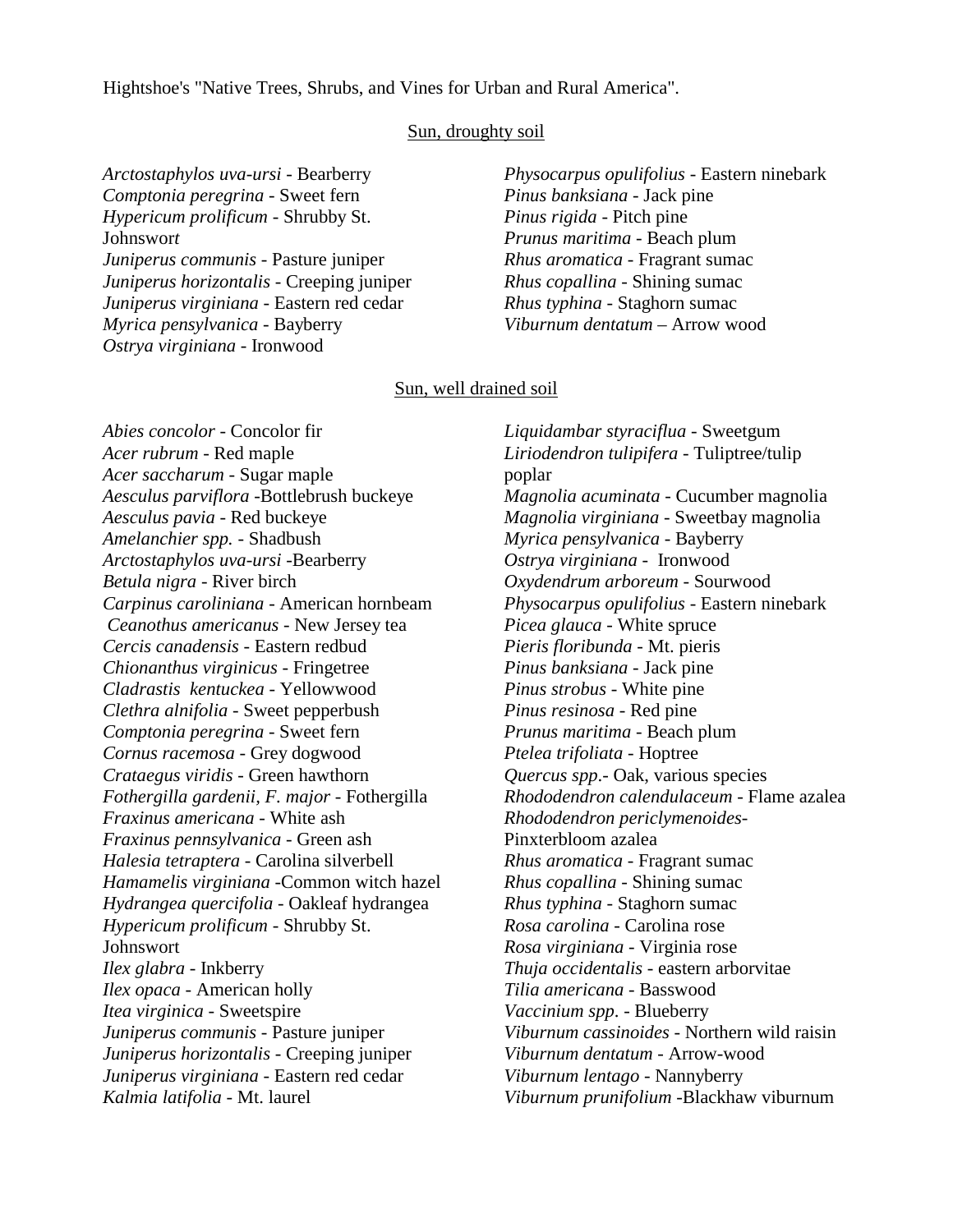*Viburnum trilobum* – American cranberrybush viburnum

# Moist soils

*Acer rubrum* - Red maple *Aesculus parviflora* - Bottlebrush buckeye *Aesculus pavia* - Red buckeye *Aronia* spp. - Chokeberry *Betula alleghaniensis* - Yellow birch *Betula nigra* - River birch *Calycanthus floridus* - Carolina allspice *Carpinus caroliniana* -American hornbeam *Cercis canadensis* - E astern redbud *Chamaecyparis thyoides* - Atlantic white cedar *Chionanthus virginicus* - Fringetree *Cladrastis kentuckea* - Yellowwood *Clethra alnifolia* - Sweet pepperbush *Cornus alternifolia* - Alternate leaf dogwood *Cornus amomum* - Silky dogwood *Cornus racemosa* - Grey dogwood *Fagus grandifolia* - American beech *Fothergilla major, F. gardenii* - Fothergilla *Franklinia alatamaha* - Franklinia *Hamamelis virginiana* - Common witch hazel *Halesia tetraptera* - Carolina silverbells *Hydrangea arborescens* - Smooth hydrangea *Hydrangea quercifolia* -Oakleaf hydrangea *Ilex glabra* - Inkberry *Ilex verticillata* – Winterberry

*Itea virginica* -Virginia sweetspire *Kalmia angustifolia* - Sheep laurel *Kalmia latifolia* - Mt. laurel *Lindera benzoin* - Spicebush *Liquidambar styraciflua* - Sweet gum *Liriodendron tulipifera* - Tulip tree *Magnolia acum*inata - Cucumber magnolia *Magnolia virginiana* - Sweetbay magnolia *Nyssa sylvatica* - Tupelo *Pieris floribunda* - Mt. pieris *Rhododendron calendulaceum* - Flame azalea *Rhododendron maximum* - Rosebay rhododendron *Rhododendron vaseyi* - Pinkshell azalea *Rhododendron viscosum* - Swamp azalea *Rosa carolina* -Carolina rose *Salix discolor* - Pussy willow *Sambucus canadensis* - Elderberry *Spirea latifolia* - Broadleaf meadowsweet *Spirea tomentosa* - Steeplebush *Stewartia ovata* - Mountain stewartia *Styrax americanus* - American snowbell *Thuja occidentalis* -Eastern arborvitae *Tilia americana* - Basswood *Vaccinium corymbosum* - Highbush blueberry

# Wetlands

*Acer rubrum* - Red maple *Cephalanthus occidentalis* - Buttonbush *Chamaedaphne calyculata* - Leatherleaf *Clethra alnifolia* - Sweet Pepperbush *Cornus racemosa* - Grey dogwood *Ilex glabra* - Inkberry *Ilex verticillata* - Winterberry *Kalmia angustifolia* - Sheep laurel

Lindera benzoin - Spicebush *Nyssa sylvatica* - Tupelo *Quercus bicolor* - Swamp white oak *Rhododendron viscosum* - Swamp azalea *Salix discolor* - Pussy willow *Nyssa sylvatica* - Tupelo *Vaccinium corymbosum* - Highbush blueberry *Viburnum dentatum* - Arrowwood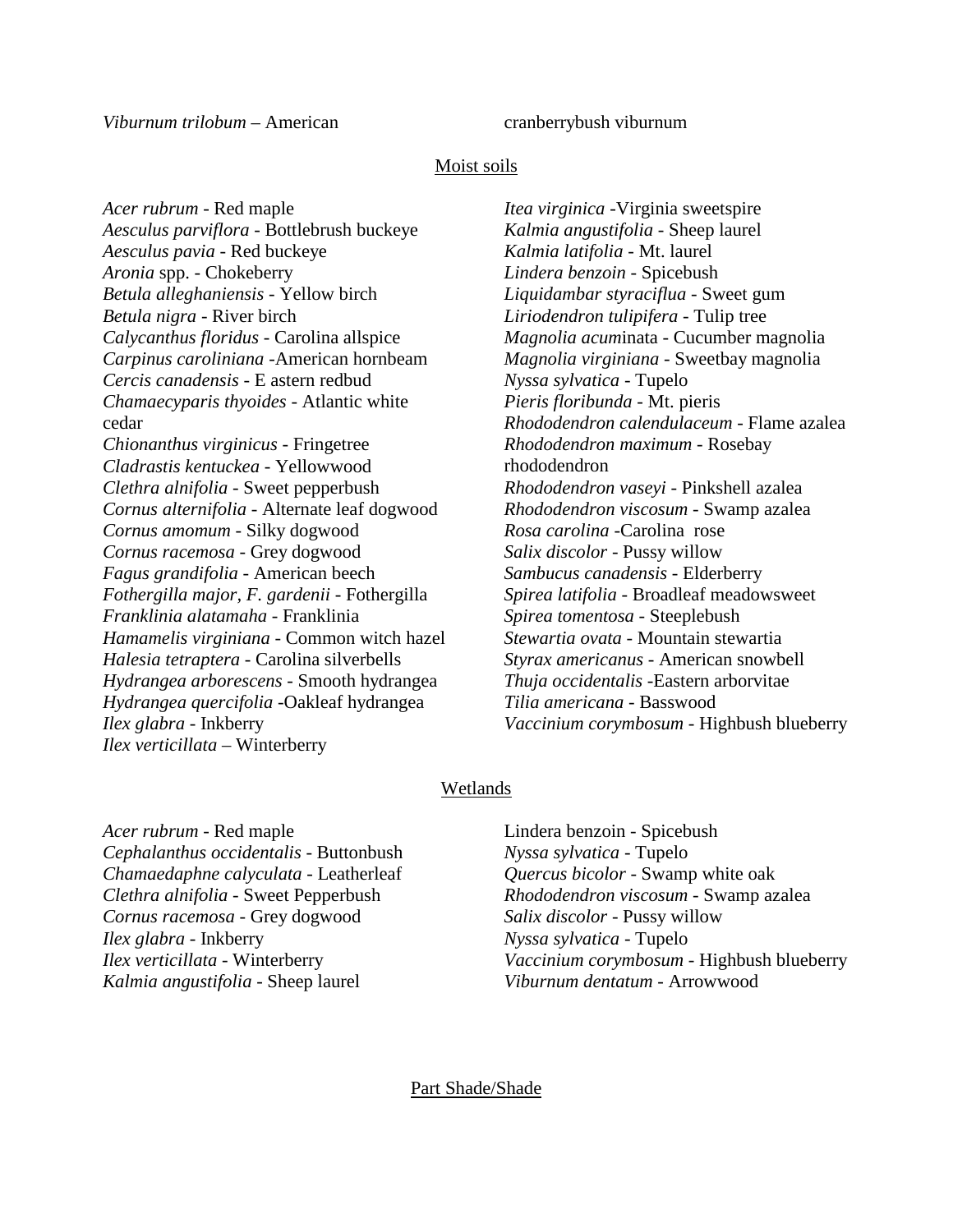- *Aesculus parviflora* Bottlebrush buckeye *Aesculus pavia* - Red buckeye *Amelanchier* spp. - Shadbush *Aronia spp*. - Chokeberry *Carpinus caroliniana* - American hornbeam *Cercis canadensis* - Redbud *Chionanthus virginicus* - Fringetree *Clethra alnifolia* - Sweet pepperbush *Cornus alternifolia* - Alternate leaf dogwood *Cornus amomum* - Silky dogwood *Cornus racemosa* - Grey dogwood *Franklinia alatamaha* - Franklinia *Halesia tetraptera* - Carolina silverbell *Hamamelis vernalis* - Vernal witch hazel *Hamamelis virginiana* - Common witch hazel *Hydrangea quercifolia* - Oakleaf hydrangea *Ilex glabra - Inkberry Ilex opaca* - American holly
- *Kalmia angustifolia* Sheep Laurel *Kalmia latifolia* - Mt. laurel *Leucothoe axillaris* - Coast leucothoe *Leucothoe fontanesiana* - Drooping leucothoe *Magnolia virginiana* - Sweetbay magnolia *Pieris floribunda* - Mt. pieris *Ptelea trifoliata* - Hoptree *Rhododendron arborescens* - Sweet azalea *Rhododendron maximum* - Rosebay rhododendron *Stewartia ovata* - Mountain stewartia *Vaccinium corymbosum* - Highbush blueberry *Viburnum acerifolium* - Mapleleaf viburnum *Viburnum alnifolium* - Hobblebush *Viburnum cassinoides* - Northern wild raisin *Viburnum dentatum* - Arrowwood *Viburnum lentago* - Nannyberry *Viburnum prunifolium* - Blackhaw viburnu

# Trees & shrubs to attract birds

*Amelanchier* spp. - Shadbush *Arctostaphylos uva-ursi* - Bearberry *Aronia* spp. - Chokeberry *Cornus alternifolia* - Alternate leaf dogwood *Cornus amomum* - Silky dogwood *Cornus racemosa* - Grey dogwood *Crataegus phaenopyrum* - Washington hawthorn *Fraxinus americana* - White ash *Gaylussacia* spp. – Huckleberry

# *Ilex glabra* - Inkberry *Ilex opaca* - American holly *Juniperus virginiana* - Eastern red cedar *Myrica pensylvanica* - Bayberry *Prunus maritima* - Beach plum *Prunus serotina* - Black cherry *Sambucus canadensis* - Elderberry *Vaccinium* spp. - Blueberry *Viburnum* spp. - Viburnum, various species

# Coastal Planting \*suitable for exposed conditions

#### Ground covers, grasses and forbs

*Ammophila breviligulata\** - American Beach grass *Arctostaphylos uva-ursi\** - Bearberry *Carex pennsylvanicum* - Pennsylvania Sedge *Coreopsis lanceolata* - Lance-leaf Coreopsis *Coreopsis verticillata* - Thread-leafCoreopsis *Deschampsia flexuosa* - Tufted Hairgrass

*Festuca ovina* - Sheep Fescue *Festuca ovina* var. *longifolia* - Hard Fescue *Festuca rubra* - Red Fescue *Hibiscus moscheutos* - Marsh Hibiscus *Hudsonia tomentosa*\* - False Heather *Juniperus horizontalis*\* - Creeping Juniper *Kosteletzkya virginica* - Seashore Mallow